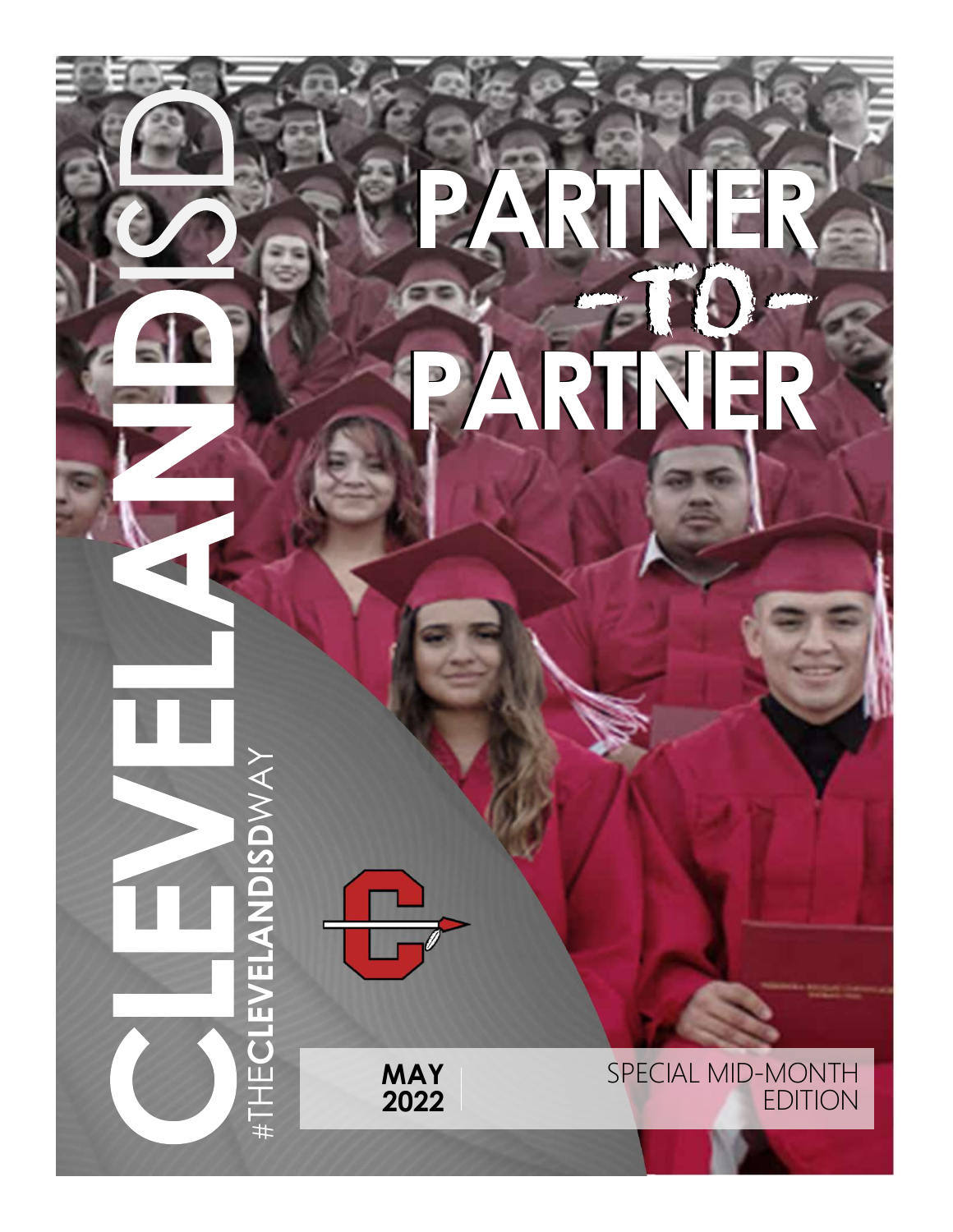# PARTNER to PARTNER CLEVELAND ISD

### MAY 2022 VOLUME 1 ISSUE 9

### MESSAGE FROM THE SUPERINTENDENT

### THE CLEVELAND WAY

The Cleveland Way is a statement that resonates with each member of the Cleveland ISD family. The words, The Cleveland Way, have meaning. When we drift off course, they help steer us back to a more positive and focused path. When we face challenges, they remind us of what is important. And, when we interact with others, they remind us who we are here to serve. I encourage you to spend a few minutes and think about our motto, The Cleveland Way. What does it mean to you and how can you help contribute to the success of this district?

Sincerely,

Stephen W. McCanless Superintendent of Schools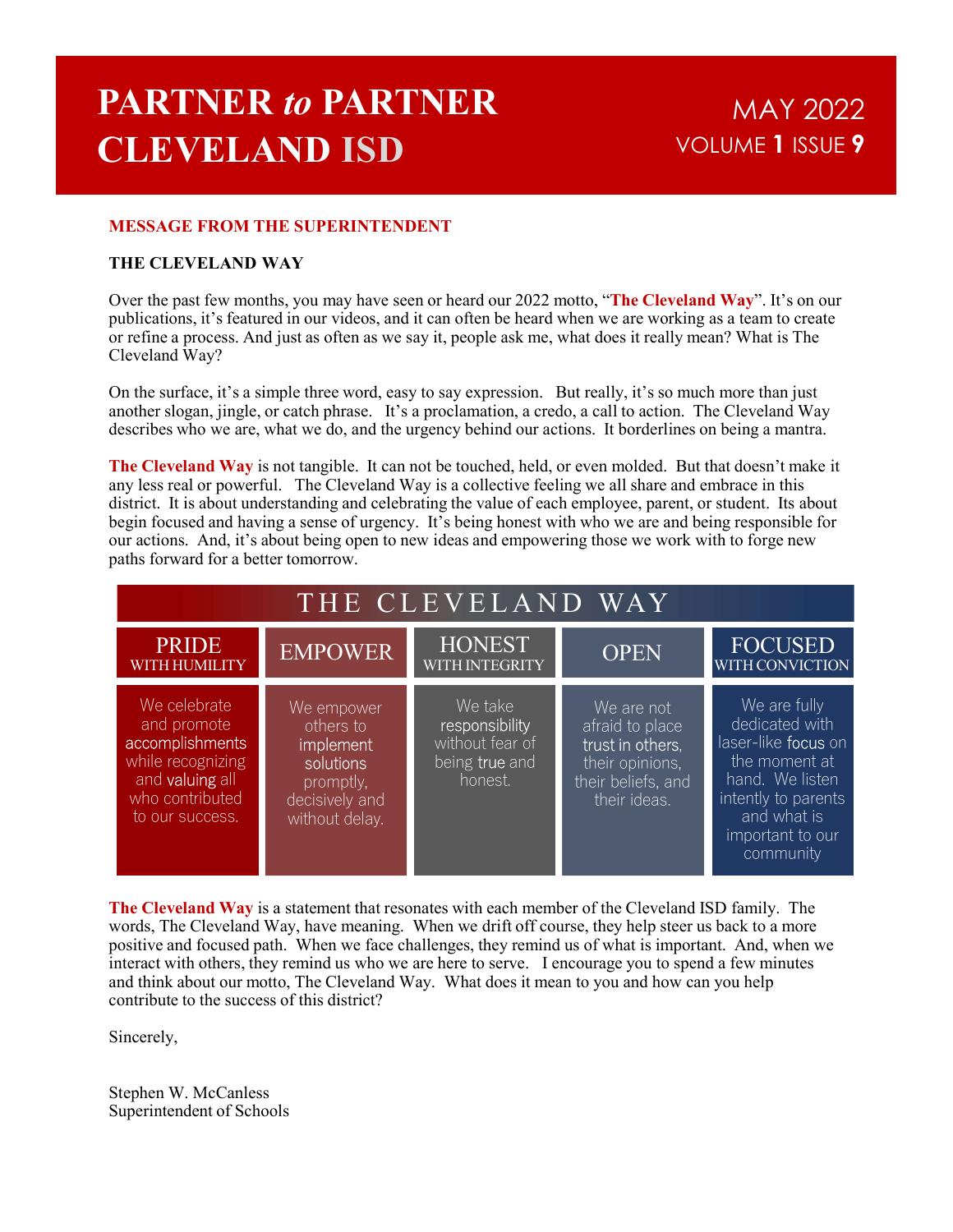### **HIGHLIGHTS**

**O** Cleveland ISD Teacher Named Finalist

Cleveland ISD's Jacob Miller, a third-year teacher at Southside Elementary School, has been selected as a top finalist for the 2022 Appreciated Teacher Award sponsored by the Gulf Coast Educators Federal Credit Union. Miller was selected from thousands of applicants representing more than 30 school districts throughout the state. As a top-five finalist, Miller will be awarded \$500.

Miller is a third-grade math and science teacher in the dual language program at Southside Elementary. He has served as grade chair and has participated in many afterschool events. In addition to teaching, Miller mentors student teachers from Sam Houston State University who aspire to become teachers. "I have watched as my students really blossom academically this year. I look forward to all the opportunities they will experience as they grow into young men and women", stated Miller.



## **OUTREACH**

UTREACH<br>
Try something new Summer is a unique season when many people, particularly those extra unstructured time to explore their own interests. Just because it is summer do<br>
mean the learning has to stop! Summertime lear Try something new Summer is a unique season when many people, particularly those in school, have extra unstructured time to explore their own interests. Just because it is summer doesn't mean the learning has to stop! Summertime learning, particularly through self-directed reading, is an important way to combat the summer slide so many students experience each year. Cleveland ISD is challenging the community to stop the slide and read with a student. Find a unique location and take a picture of yourself reading with a student and post it on twitter using the hashtag #CISDReadsTogether or send it to info@Clevelandisd.org. Let's see how many unique and interesting reading locations we can find right here in Cleveland, Texas.

## IMPORTANT DATES

THURSDAY May 19, 2022 Lets Talk About It Listening Tour - Cleveland Civic Center 6:00pm

Pie in the Face! STAAR Challenge – All Cleveland Schools Varied Times

#### THURSDAY May 26, 2022 Last day of school for the 2021-2022 school year

THURSDAY May 26, 2022 Graduation Douglass Learning Academy – Cleveland High School Gym 6:00pm

FRIDAY May 27, 2022 Graduation Cleveland High School – Sam Houston State University 1:00pm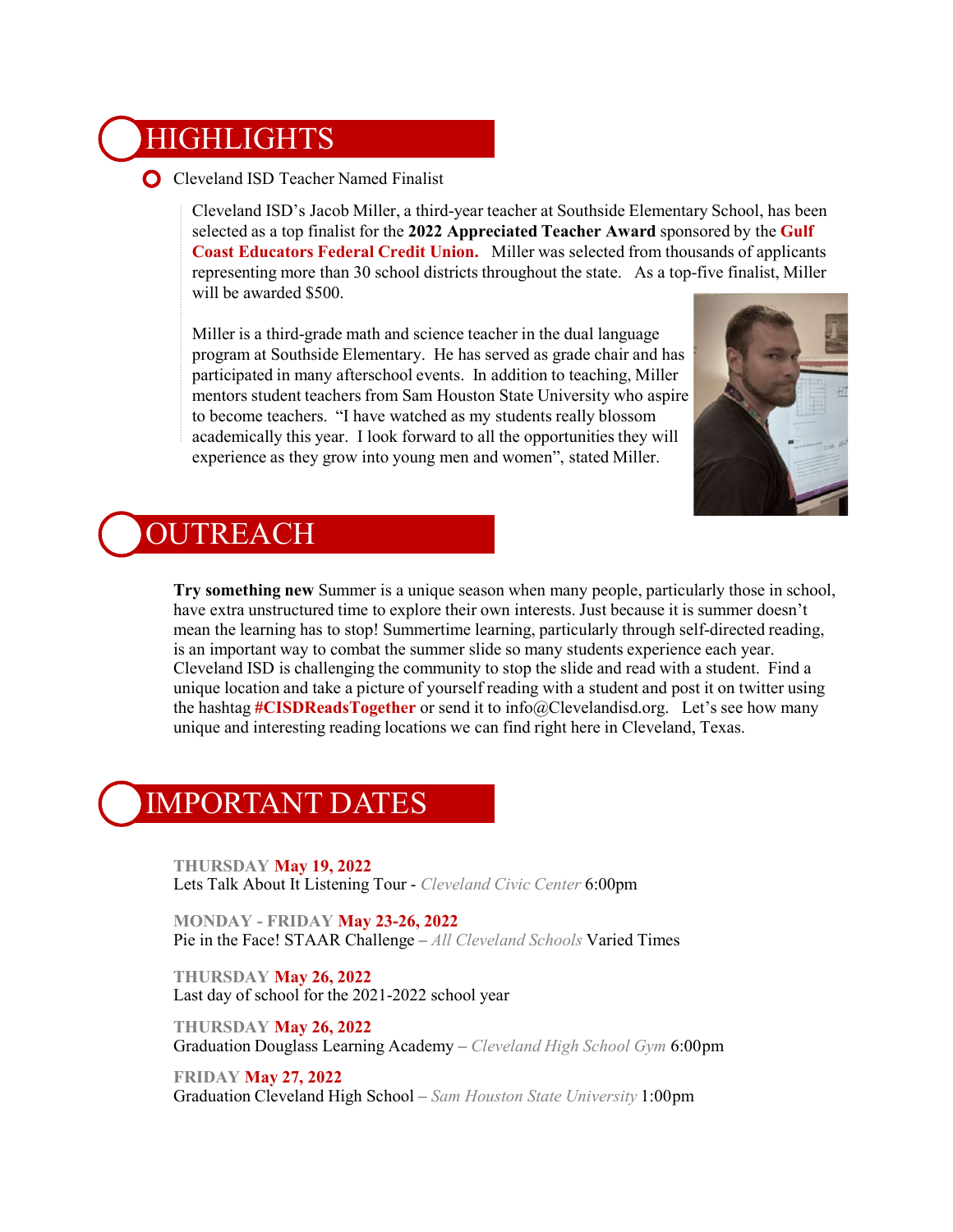# SOCIO A SOCIO CLEVELAND ISD

### MAYO 2022 VOLUME 1 ISSUE 9

#### MENSAJE DEL SUPERINTENDENTE THE CLEVELAND WAY

**SOCIO A SOCIO** MAYO 2022<br> **CLEVELAND ISD** WOLUME 1 ISSUE **9**<br>
MENSAJE DEL SUPERINTENDENTE<br>
FINE CLEVELAND WAY<br>
En los últimos meses, es posible que haya visto o escuchado nuestro lema de 2022, "The Cleveland Way".<br>
En los Está en nuestras publicaciones, aparece en nuestros videos y, a menudo, se puede escuchar cuando trabajamos en equipo para crear o refinar un proceso. Y tan a menudo como lo decimos, la gente me **SOCIO A SOCIO** MAYO 2022<br> **CLEVELAND ISD** WOLUME 1 ISSUE 9<br>
MENSAJE DEL SUPERINTENDENTE<br>
THE CLEVELAND MAY<br>
En los últimos meses, es posible que haya visto o escuchado nuestro lema de 2022, "The Cleveland Way".<br>
En los úl **SOCIO A SOCIO** MAYO 2022<br> **CLEVELAND ISD** VOLUME 1 ISSUE **?**<br>
MENSAJE DEL SUPERINTENDENTE.<br>
THE CLEVELAND WAY<br>
End so this most requiped para visto o escrebado mestro lema de 2022, "The Cleveland Way".<br>
Está en nuestras **SOCIO A SOCIO** MAYO 2022<br>
CLEVELAND ISD SOCIO MAYO 2022<br>
WENSAJE DEL SUPERINTENDENTE<br>
THE CLEVELAND WAY<br>
End to this discussion sequence of measures wideo o seculade outerto lean de 2022, <sup>The</sup> Cleveland Way".<br>
End is di

El Cleveland Way no es tangible. No se puede tocar, sostener o incluso moldear. Pero eso no lo hace menos real o poderoso. The Cleveland Way es un sentimiento colectivo que todos compartimos y **SOCIO A SOCIO** MAYO 2022<br> **MENSAL DEL SUPERINTENDENTE**<br> **MENSAL DEL SUPERINTENDENTE**<br> **THE CLEVELAND WAY**<br>
En los últimos messes, es posible que haya visto o escuelando nuestro lema de 2022, "The Cleveland Way".<br>
Ensi en adoptamos en este distrito. Se trata de comprender y celebrar el valor de cada empleado, padre o estudiante. Se trata de empezar enfocado y con sentido de urgencia. Es ser honesto con lo que somos y ser responsable de nuestras acciones. Y se trata de estar abierto a nuevas ideas y empoderar a aquellos con los que trabajamos para forjar nuevos caminos hacia un mañana mejor.

| <b>MENSAJE DEL SUPERINTENDENTE</b><br><b>THE CLEVELAND WAY</b>                                                                                                                                                                                                                                                                                                                                                                                                                                                                                                                                  |                                                                                                                                                                                                                                                                                                                                                                                                                                                                                                                                                                                                         |                                                                             |                                                                                                                         |                                                                                                                                                                                                  |
|-------------------------------------------------------------------------------------------------------------------------------------------------------------------------------------------------------------------------------------------------------------------------------------------------------------------------------------------------------------------------------------------------------------------------------------------------------------------------------------------------------------------------------------------------------------------------------------------------|---------------------------------------------------------------------------------------------------------------------------------------------------------------------------------------------------------------------------------------------------------------------------------------------------------------------------------------------------------------------------------------------------------------------------------------------------------------------------------------------------------------------------------------------------------------------------------------------------------|-----------------------------------------------------------------------------|-------------------------------------------------------------------------------------------------------------------------|--------------------------------------------------------------------------------------------------------------------------------------------------------------------------------------------------|
| En los últimos meses, es posible que haya visto o escuchado nuestro lema de 2022, "The Cleveland Way".<br>Está en nuestras publicaciones, aparece en nuestros videos y, a menudo, se puede escuchar cuando<br>trabajamos en equipo para crear o refinar un proceso. Y tan a menudo como lo decimos, la gente me<br>pregunta, ¿qué significa realmente? ¿Qué es The Cleveland Way?                                                                                                                                                                                                               |                                                                                                                                                                                                                                                                                                                                                                                                                                                                                                                                                                                                         |                                                                             |                                                                                                                         |                                                                                                                                                                                                  |
| mantra.                                                                                                                                                                                                                                                                                                                                                                                                                                                                                                                                                                                         | En la superficie, es una simple expresión de tres palabras, fácil de decir. Pero en realidad, es mucho más<br>que otro eslogan, jingle o eslogan. Es una proclamación, un credo, un llamado a la acción. The Cleveland<br>Way describe quiénes somos, qué hacemos y la urgencia detrás de nuestras acciones. Limita con ser un                                                                                                                                                                                                                                                                          |                                                                             |                                                                                                                         |                                                                                                                                                                                                  |
|                                                                                                                                                                                                                                                                                                                                                                                                                                                                                                                                                                                                 | El Cleveland Way no es tangible. No se puede tocar, sostener o incluso moldear. Pero eso no lo hace<br>menos real o poderoso. The Cleveland Way es un sentimiento colectivo que todos compartimos y<br>adoptamos en este distrito. Se trata de comprender y celebrar el valor de cada empleado, padre o<br>estudiante. Se trata de empezar enfocado y con sentido de urgencia. Es ser honesto con lo que somos y ser<br>responsable de nuestras acciones. Y se trata de estar abierto a nuevas ideas y empoderar a aquellos con los<br>que trabajamos para forjar nuevos caminos hacia un mañana mejor. |                                                                             |                                                                                                                         |                                                                                                                                                                                                  |
|                                                                                                                                                                                                                                                                                                                                                                                                                                                                                                                                                                                                 |                                                                                                                                                                                                                                                                                                                                                                                                                                                                                                                                                                                                         | THE CLEVELAND WAY                                                           |                                                                                                                         |                                                                                                                                                                                                  |
| ORGULLO<br><b>CON HUMILDAD</b>                                                                                                                                                                                                                                                                                                                                                                                                                                                                                                                                                                  | <b>AUTORIZAR</b>                                                                                                                                                                                                                                                                                                                                                                                                                                                                                                                                                                                        | <b>HONESTA</b><br>CON INTEGRIDAD                                            | <b>ABIERTA</b>                                                                                                          | <b>ENFOCAD</b><br>CON CONVICCIÓN                                                                                                                                                                 |
| Celebramos y<br>promovemos los<br>logros mientras<br>reconocemos y<br>valoramos a<br>todos los que<br>contribuyeron a<br>nuestro éxito.                                                                                                                                                                                                                                                                                                                                                                                                                                                         | Capacitamos a<br>otros para<br>implementar<br>soluciones de<br>manera rápida,<br>decisiva y sin<br>demora.                                                                                                                                                                                                                                                                                                                                                                                                                                                                                              | Asumimos la<br>responsabilidad<br>sin temor a ser<br>veraces y<br>honestos. | No tenemos<br>miedo de<br>depositar la<br>confianza en los<br>demás, sus<br>opiniones, sus<br>creencias y sus<br>ideas. | Estamos totalmente<br>dedicados con un<br>enfoque similar al<br>láser en el<br>momento actual.<br>Escuchamos<br>atentamente a los<br>padres y lo que es<br>importante para<br>nuestra comunidad. |
| The Cleveland Way es una declaración que resuena en cada miembro de la familia de Cleveland ISD. Las<br>palabras The Cleveland Way tienen significado. Cuando nos desviamos del rumbo, nos ayudan a regresar a<br>un camino más positivo y enfocado. Cuando enfrentamos desafíos, nos recuerdan lo que es importante. Y,<br>cuando interactuamos con otros, nos recuerdan a quién estamos aquí para servir. Los animo a que dediquen<br>unos minutos a pensar en nuestro lema, The Cleveland Way. ¿Qué significa para usted y cómo puede<br>contribuir al éxito de este distrito?<br>Sincerely, |                                                                                                                                                                                                                                                                                                                                                                                                                                                                                                                                                                                                         |                                                                             |                                                                                                                         |                                                                                                                                                                                                  |
| Stephen W. McCanless                                                                                                                                                                                                                                                                                                                                                                                                                                                                                                                                                                            |                                                                                                                                                                                                                                                                                                                                                                                                                                                                                                                                                                                                         |                                                                             |                                                                                                                         |                                                                                                                                                                                                  |

Stephen W. McCanless Superintendent of Schools